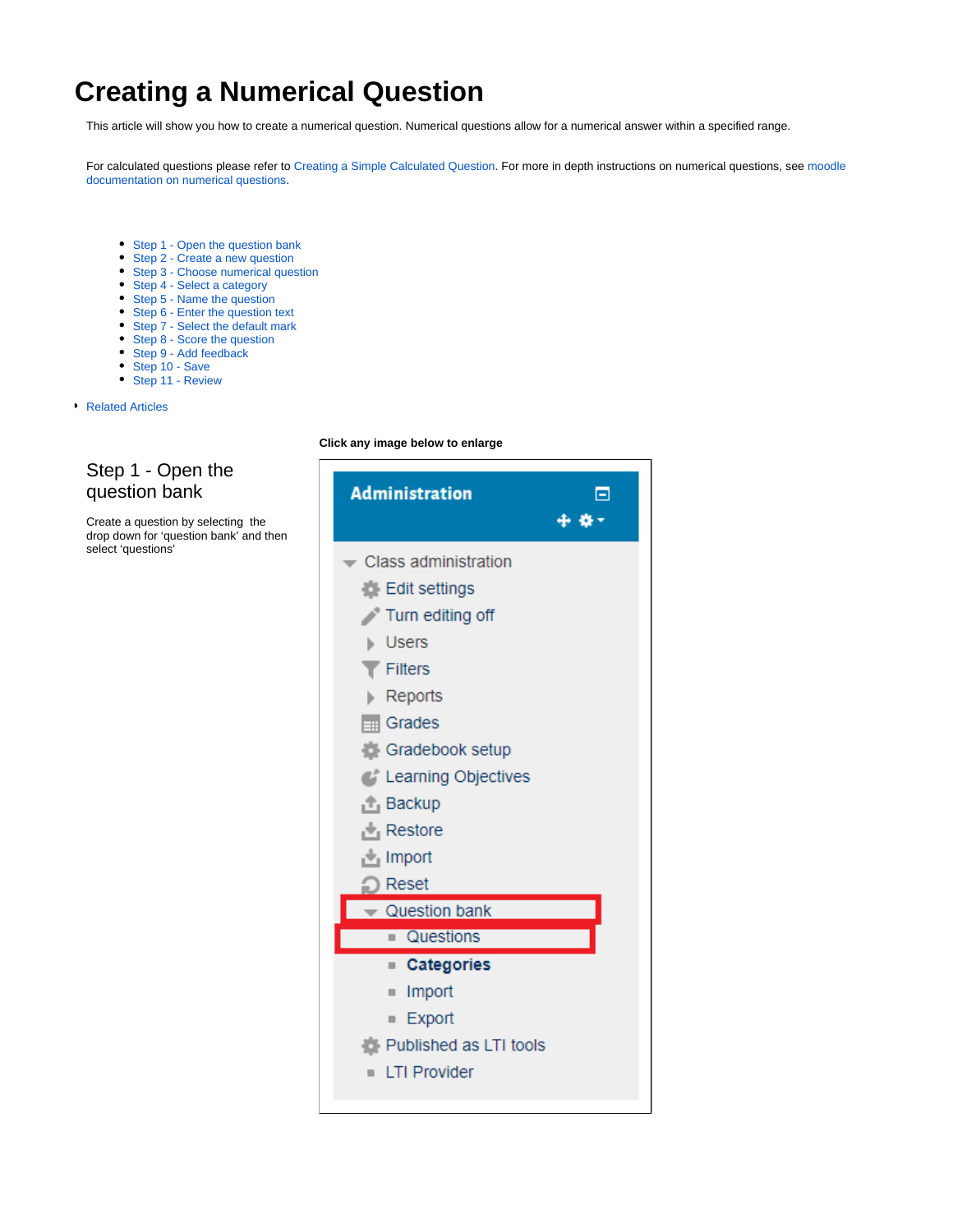#### <span id="page-1-0"></span>Step 2 - Create a new question

**Question bank** Select a category:

No tag filters applied Filter by tags.

Show question text in the question list

 $\Box$ 

Default for Personal Development Plar v

 $\bar{\textbf{v}}$ 

The default category for questions shared in context 'Personal Development Planning'

On the next page select the 'create a new question' button

#### <span id="page-1-1"></span>Step 3 - Choose numerical question

Select 'numerical' from the list then click 'Add'

#### Create a new question Question MCD Main MacLellan ■ 響 Simple Calc 1 Choose a question type to add  $\overline{\mathbf{x}}$ QUESTIONS Allows a numerical response, possibly with units, that is graded  $\circ$  :  $\equiv$  Multiple choice by comparing against various  $\circ$  • True/False model answers, possibly with  $\circ$   $\Box$  Short answer tolerances.  $\circ$   $\frac{12}{2}$  Numerical  $2+2$  Calculated  $\circ$ 圖  $\circ$ Essay  $\circ$  ::: Matching  $\odot$  : ?: Random short-answer matching  $\overline{\bullet}$   $\overline{\bullet}$  Embedded answers  $(Cloze)$  $\circ$   $\frac{2+2}{2}$  Calculated multichoice  $2+2$  Calculated simple  $\odot$  $|{\bf Cr}|$  $\circ$ CodeRunner Add Cancel

#### <span id="page-1-2"></span>Step 4 - Select a category

Select which category you want the question to be added to in the question bank

### <span id="page-1-3"></span>Step 5 - Name the question

Enter a question name, this will **not** be shown to students but should help identify the question for you

| Default for Personal Development Planni<br>Category<br><b>Class: Personal Development Planning</b><br>Question name <sup>**</sup><br>Quiz 1 (11)<br>Question text <sup>*</sup><br>辷<br>E.<br>這<br>$A_A \blacktriangleright$<br>B<br>General<br>Default for Personal Development Planni<br>Category<br>Question name <sup>**</sup><br>Numerical Example 1a Class CS975<br>Question text <sup>*</sup><br>這<br>Ì<br>囲<br>$A_4 \neq$<br>這<br>88<br>$\overline{\mathbb{M}}$<br>$\left\vert \vec{w}\right\rangle$<br>e<br>B<br>M<br>$\mathbf{X}^2$<br>E<br>玉<br>옹<br>'⊭∕<br>注<br>彊<br>彊<br>브<br>$X_2$<br>Frw<br>$A -$ | General |  |                                               |
|-----------------------------------------------------------------------------------------------------------------------------------------------------------------------------------------------------------------------------------------------------------------------------------------------------------------------------------------------------------------------------------------------------------------------------------------------------------------------------------------------------------------------------------------------------------------------------------------------------------------|---------|--|-----------------------------------------------|
|                                                                                                                                                                                                                                                                                                                                                                                                                                                                                                                                                                                                                 |         |  | $\boldsymbol{\mathrm{v}}$                     |
|                                                                                                                                                                                                                                                                                                                                                                                                                                                                                                                                                                                                                 |         |  | Default for Personal Development Planning (2) |
|                                                                                                                                                                                                                                                                                                                                                                                                                                                                                                                                                                                                                 |         |  | 恣<br>P                                        |
|                                                                                                                                                                                                                                                                                                                                                                                                                                                                                                                                                                                                                 |         |  |                                               |
|                                                                                                                                                                                                                                                                                                                                                                                                                                                                                                                                                                                                                 |         |  |                                               |
|                                                                                                                                                                                                                                                                                                                                                                                                                                                                                                                                                                                                                 |         |  |                                               |
|                                                                                                                                                                                                                                                                                                                                                                                                                                                                                                                                                                                                                 |         |  |                                               |
|                                                                                                                                                                                                                                                                                                                                                                                                                                                                                                                                                                                                                 |         |  |                                               |
|                                                                                                                                                                                                                                                                                                                                                                                                                                                                                                                                                                                                                 |         |  |                                               |

### <span id="page-1-4"></span>Step 6 - Enter the question text

See [Using the Equations Editor to Insert Mathematical Equations](https://wiki.lte.strath.ac.uk/display/MS/Using+the+Equations+Editor+to+Insert+Mathematical+Equations) for more information.

### <span id="page-1-5"></span>Step 7 - Select the default mark

<span id="page-1-6"></span>This sets the maximum mark for this question.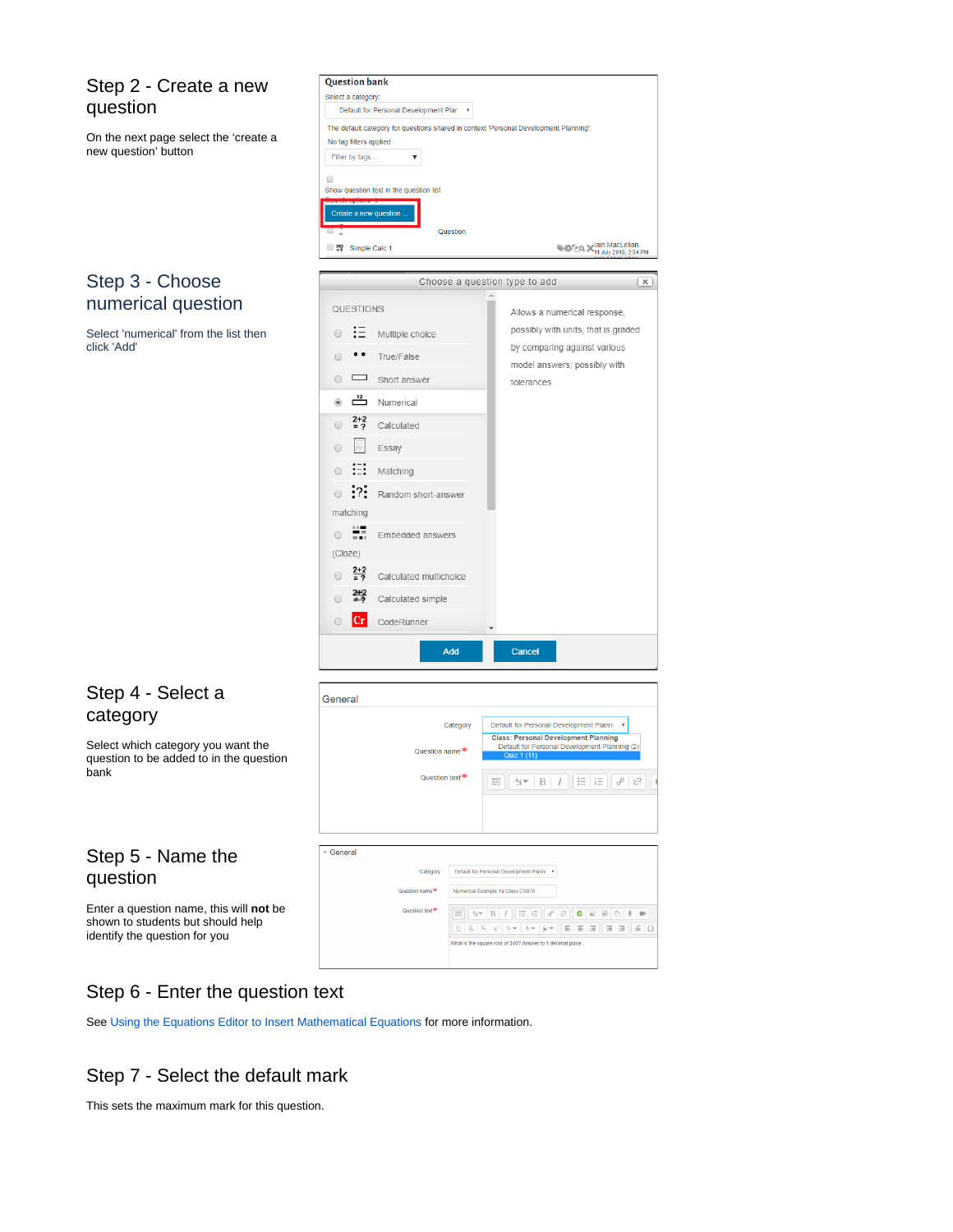#### Step 8 - Score the question

Enter the correct answer and select a percentage it will be worth (if multiple answers are entered this must add up to 100%)

| $-$ Answers |                                                               |                    |
|-------------|---------------------------------------------------------------|--------------------|
| Answer 1    | Error $0.1$<br>15.5                                           | Grade<br>100%<br>٠ |
| Feedback    | Ë<br>$\Delta$ $\bullet$ B I E E $\theta$ & C E B $\uparrow$ + |                    |
|             | Well done, that is correct.                                   |                    |
|             |                                                               |                    |

Note you can add a value O into the 'error' box, which shows the range of accepted answer. For this I have entered 0.1, so 15.6 and 15.5 will also be accepted. Likewise if you put 1, all values between 14.5 and 16.5 would be accepted

#### <span id="page-2-0"></span>Step 9 - Add feedback

You can add feedback as well to help students understand where they went wrong or why they were correct.

<span id="page-2-2"></span><span id="page-2-1"></span>

| Step 10 - Save                                        | ▶ Multiple tries                                                             |  |  |  |
|-------------------------------------------------------|------------------------------------------------------------------------------|--|--|--|
| Click save changes to add the question<br>to category | $\triangleright$ Tags                                                        |  |  |  |
|                                                       | Save changes and continue editing                                            |  |  |  |
|                                                       | Save changes<br>Cancel                                                       |  |  |  |
|                                                       | There are required fields in this form marked $*$ .                          |  |  |  |
| Step 11 - Review                                      | Show question text in the question list<br>Search options  >                 |  |  |  |
| You will then be displayed with your                  | Create a new question                                                        |  |  |  |
| question and other questions in that                  | оŢ<br>Question                                                               |  |  |  |
| category. You can click the magnifying                | ain MacLellan<br>253<br>Simple Calculated Example 1 Quiz 2<br>2019, 10:40 AM |  |  |  |
|                                                       | With selected:<br>$\blacksquare$                                             |  |  |  |
| glass icon<br>to preview the                          | Example Category 3 (1)<br><b>Delete</b><br>Move to $>>$                      |  |  |  |
|                                                       |                                                                              |  |  |  |
| question or the cog<br>to further                     |                                                                              |  |  |  |
| edit it                                               |                                                                              |  |  |  |

For information on adding questions to your quiz see the 'Adding Questions To Your Quiz' section of [Creating Questions / Building Your Quiz.](https://wiki.lte.strath.ac.uk/pages/viewpage.action?pageId=39256091)

There are also options for allowing students to choose a 'unit' to answer with, please [see here for more information.](https://docs.moodle.org/30/en/Numerical_question_type)

## <span id="page-2-3"></span>Related Articles

- [Disability Adjustments, Including Extra Time](https://wiki.lte.strath.ac.uk/display/MS/Disability+Adjustments%2C+Including+Extra+Time) (Myplace Support)
	- $\circ$  [feedback](https://wiki.lte.strath.ac.uk/label/feedback)
	- [assessment](https://wiki.lte.strath.ac.uk/label/assessment)
	- $^{\circ}$  [quiz](https://wiki.lte.strath.ac.uk/label/quiz)
	- $\circ$  [extra](https://wiki.lte.strath.ac.uk/label/extra)
	- $\circ$  [time](https://wiki.lte.strath.ac.uk/label/time)
	- <sup>o</sup> [disability](https://wiki.lte.strath.ac.uk/label/disability)
	- [adjustment](https://wiki.lte.strath.ac.uk/label/adjustment)
	- [exam](https://wiki.lte.strath.ac.uk/label/exam)
	- <sup>o</sup> [staff](https://wiki.lte.strath.ac.uk/label/staff)
	- <sup>o</sup> [update](https://wiki.lte.strath.ac.uk/label/update)  $\circ$  [overrides](https://wiki.lte.strath.ac.uk/label/overrides)
- [Quiz Allowing Students extra time or more attempts](https://wiki.lte.strath.ac.uk/display/MS/Quiz+-+Allowing+Students+extra+time+or+more+attempts) (Myplace Support)
	- $\circ$  [quiz](https://wiki.lte.strath.ac.uk/label/quiz)
	- $\circ$  [staff](https://wiki.lte.strath.ac.uk/label/staff)